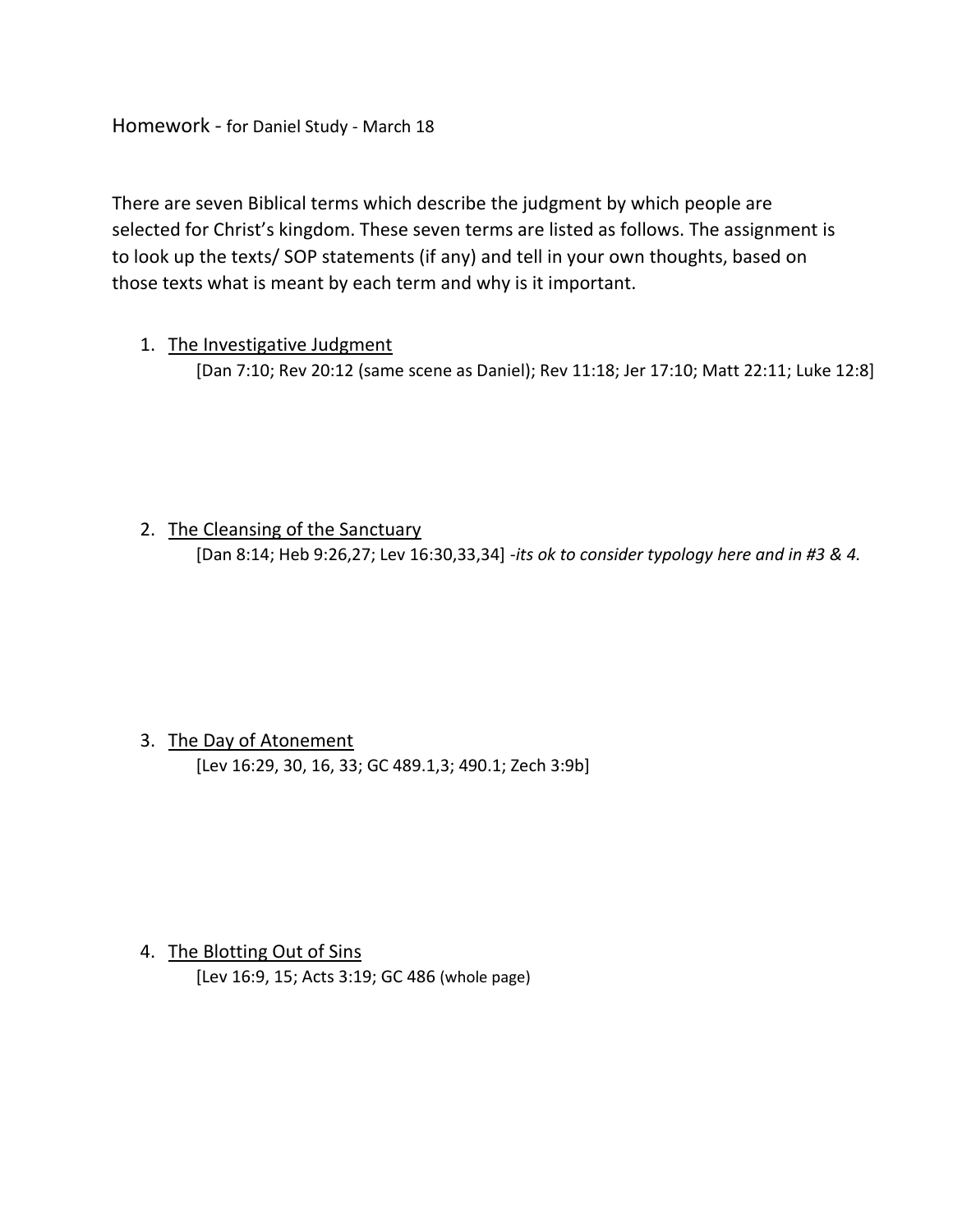#### 5. The Marriage

[Matt 22:1-14; GC 426.1; 427-428.1]

#### 6. The Seal of God

[Rev 7:2, 3; Ezek 9:4; Zech 3:4; 5T 472-5 (I realize this is a few pages, but read what you can)

## 7. The Change of Raiment

[Zech 3:3; Rev 3:5, 18; 5T 467-476 {Chp. 32 "Joshua and the Angel"} -note these pages overlap the reading above under #6- The Seal of God, but the reason I've given here again, due to the added pages. The whole chapter uses many concepts to describe "The Change of Raiment" in the Judgment. See how many you can find.

How you do with this lesson, will determine how well you can answer the questions below in this Exhibit A, which I handed out weeks ago. We won't get to it til the next few weeks, but you can be thinking about it, since it is related to this topic we will go over Monday night.